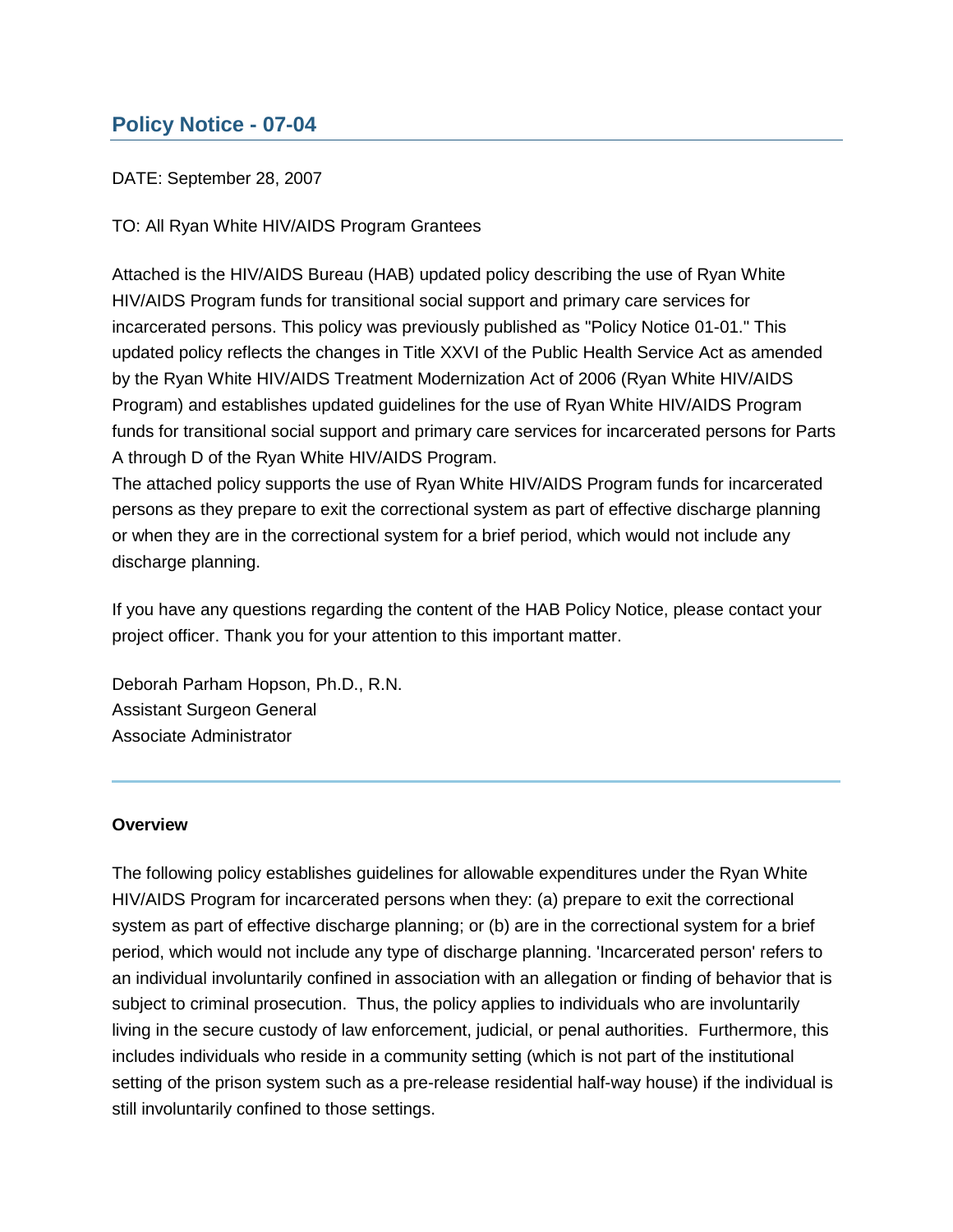The intent of all Ryan White HIV/AIDS Program funds is to ensure that eligible HIV-infected persons gain or maintain access to HIV-related care and treatment. This policy recognizes that many incarcerated persons will ultimately be the responsibility of the Ryan White HIV/AIDS Program, so early detection, entry into care, and access to and continuity of care are important reasons to use Ryan White HIV/AIDS Program funds for incarcerated persons who meet the qualifications specified above.

The purpose of this policy is to provide grantees flexibility in providing necessary, and otherwise unavailable, transitional primary care and social support services to incarcerated persons in the custody of a local, State, or Federal correctional system who are either nearing release or whose incarceration is of short duration. Grantees who want to develop these linkages should become familiar with local prisons or jails and the State and Federal correctional facilities as well as the procedures established to prepare inmates for release into the community. These systems could vary greatly across localities and regions. Grantees should work with the appropriate corrections administrators to determine what health services are legally expected to be provided within the correctional system and how, and whether, the correctional system addresses the discharge planning needs, continuity of treatment, and community linkages for inmates infected with HIV/AIDS.

We envision grantees who establish transitional social services will link the inmate to HIV/AIDS care and treatment and transitional primary care services. These services could be provided in the correctional facility prior to release as part of discharge planning. In the case of a short term facility, like a local jail, which does not provide discharge planning, services would be outside of the facility. In either situation, these services are not covered by the correctional system. Transitional primary care services can also be provided on a short term basis in an outpatient setting. Working with the correctional system, grantees must determine 1) What the release date of the inmate is; 2) what health care services are provided by the correctional system; and 3) what services the Ryan White HIV/AIDS Program funds can provide.

There is an important statutory point of reference that defines under what circumstances the Ryan White HIV/AIDS Program-funds can be used by grantees to provide services for incarcerated persons. Specifically, the payer of last resort statutory provision found in Sections 2605(a)(6), 2617(b)(7)(F), and 2664(f) of Title XXVI of the Public Health Service Act requires that funds received under a Ryan White grant award not be utilized to make payments for any item or service to the extent that payment has been made, or can reasonably be expected to be made. With respect to such item or service covered under other programs, these include those covered under any State's compensation program, an insurance policy, or under Federal and State health benefit program (except for a program administered by or providing the services of the Indian Health Service). In 1996, the Office of the Inspector General's (OIG) audit of a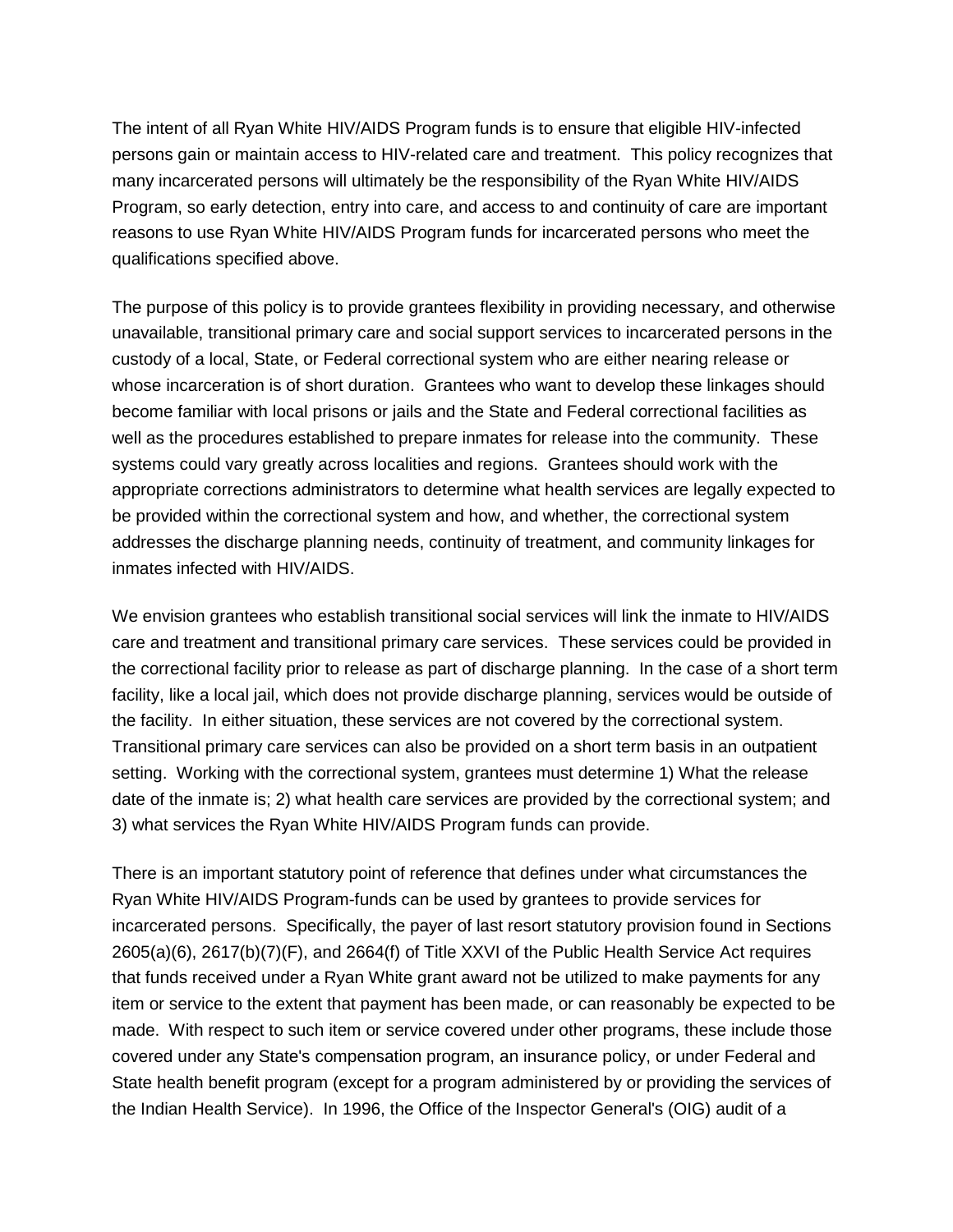State's Ryan White HIV/AIDS Part B Program, found Ryan White HIV/AIDS Program funds were used to provide transitional services to inmates within 90 days of release, even though under that State's law inmates 'have a right to medical care and prison officials have a corresponding duty to provide such care.' The OIG did not disagree with the use of Ryan White HIV/AIDS Program funds to support transitional services for inmates, but rather in this audit, said that the State used Ryan White HIV/AIDS Program funds to support such services when the State was already paying for transitional services for other inmates. Under the context described above, the policy provides for the use of funds for transitional social services (e.g., medical case management and social support services) to help achieve immediate linkages to communitybased care and treatment services upon release from custody, where no other services exist, or where these services are NOT the responsibility of the correctional system. The policy also provides for the use of funds for transitional primary care services prior to release or during a period of short-term incarceration where no other services exist, or where these services are NOT the responsibility of the correctional system.

## **Policy Notice 07-04: The Use of Ryan White HIV/AIDS Program Funds for Transitional Social Support and Primary Care Services for Incarcerated Persons**

Federal funds received under the Ryan White HIV/AIDS Program, as established in Title XXVI of the Public Health Service Act, may be used for short-term, transitional social support, and primary care services for an incarcerated person as they prepare to exit the correctional system as part of effective discharge planning (or who are incarcerated for a brief period with no formal discharge planning) and are otherwise eligible for Ryan White HIV/AIDS Program services under the following conditions:

## **I. Incarcerated Person**

'Incarcerated person' refers to an individual involuntarily confined in association with an allegation or finding of behavior that is subject to criminal prosecution. Thus, the policy applies to individuals who are involuntarily living in the secure custody of law enforcement, judicial, or penal authorities. Furthermore, this includes individuals who reside in a community setting (which is not part of the institutional setting of the prison system such as a pre-release residential half-way house) if the individual is still involuntarily confined to those settings.

## **II. Transitional Social Services**

A. Funded transitional social support services are those services that are needed by incarcerated persons with HIV/AIDS to establish or re-establish linkages to HIV/AIDS care and treatment services in community-based systems of care in order to achieve their medical outcomes during the time period as indicated in this policy. A service, such as case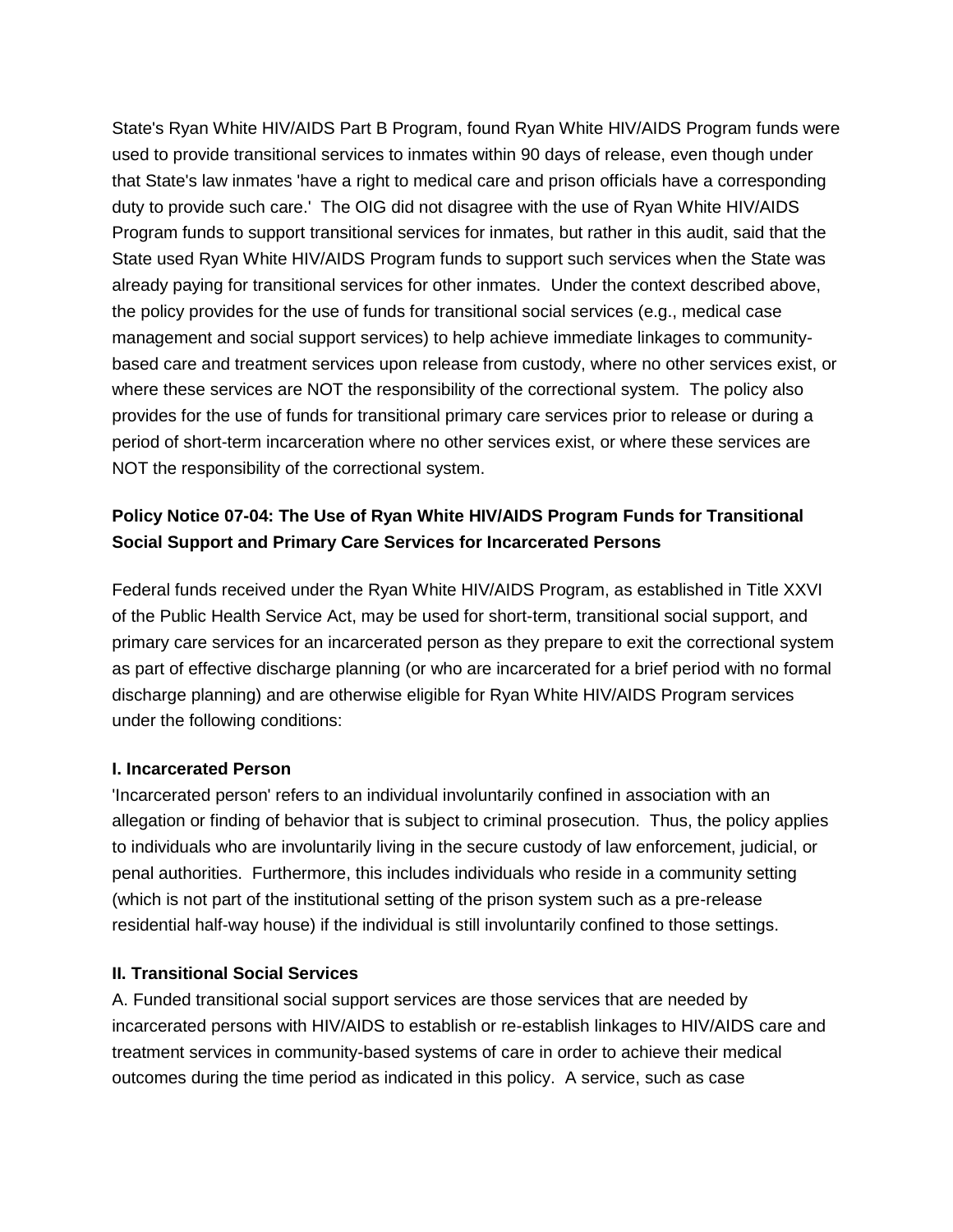management, that links the individual with established primary care is an example of an appropriate transitional social service

B. Recognizing that the determination of non-covered services is unique to each local, State, and Federal facility, and the grantee is responsible for assessing the extent to which such services are or should be covered by the correctional institution, the grantee must delineate precisely what services will be provided by the grantee and ensure that they are not available from the correctional system.

C. The grantee must ensure that these support services are funded only from the portion of the grant remaining after reserving amounts for purposes of providing core medical services, quality management and covering administrative expenses specified in statute under Parts A, B, and C of the Ryan White HIV/AIDS Program. In addition, the grantee must ensure that such services supplement, but do not supplant, existing programs or responsibilities administered by the correctional system, or other local, State, or Federal agencies.

## **III. Transitional Primary Care Services**

A. Transitional primary care services are services delivered on an outpatient basis or in an outpatient setting for a brief period of time until a more permanent health care provider can be arranged, which includes a comprehensive continuum of care, such as, primary medical care and prescription drugs. These services may also include medical case management, HIV counseling and testing, and referral services to obtain health care. Ryan White HIV/AIDS Program funds may only be used for these services when other sources of funds are not available.

B. This policy does NOT generally permit the use of Ryan White HIV/AIDS Program funds in State and Federal prison facilities, since the State and Federal prison systems are responsible for providing health care services to all individuals remanded to their facility. Such care is the responsibility of law enforcement, judicial, and penal authorities in whose secure custody the individual is held. This limitation, however, does not apply to State or Federal inmates about to be released to the community and who are receiving health-related services using community resources, when not actually living in the correctional facility, such as home detention and halfway house programs.

C. Grantees wishing to institute a program of transitional primary care services in a local, State, or Federal correctional setting must either deliver these services directly or through subcontracts with qualified HIV/AIDS community-based providers to deliver primary care services directly to eligible incarcerated persons to ensure that Ryan White HIV/AIDS Program funds are properly expended and only for services not otherwise available to any incarcerated persons.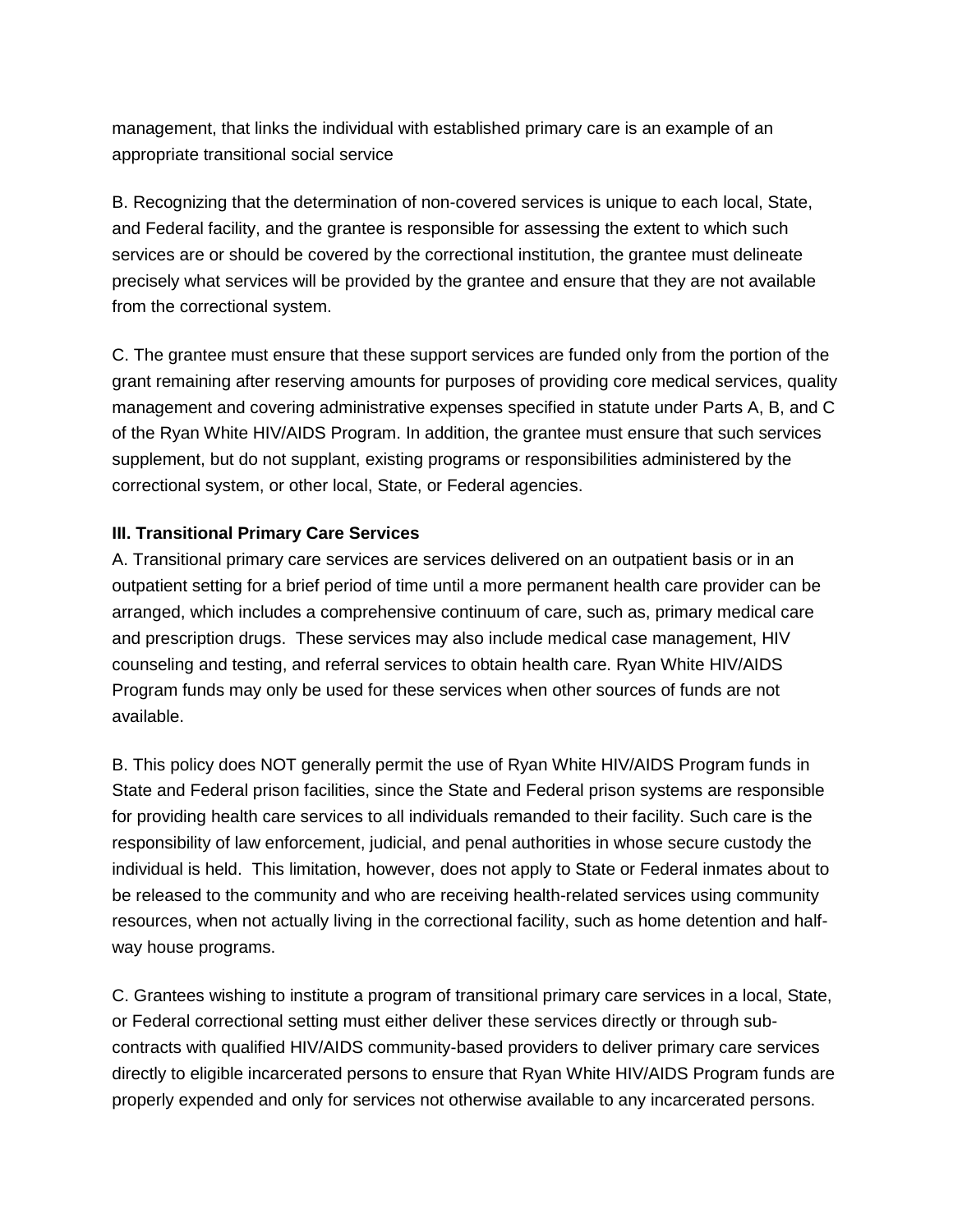D. Grantees can use Ryan White HIV/AIDS Program funds to support HIV/AIDS services in local (e.g., county, city) jails if these institutions are not legally responsible for meeting the HIV/AIDS health care and treatment needs of persons in their custody.

E. Grantees can use Ryan White HIV/AIDS Program funds to support primary care services for incarcerated persons who reside in the community (e.g., an individual who is not part of the prison or jail system but resides in a pre-release facility) ONLY to the extent to which services are not available or should not be reasonably expected to be available to the incarcerated person involuntarily confined. Furthermore, funding is available only to support incarcerated persons who are expected to be eligible for and the responsibility of the Ryan White HIV/AIDS Program.

#### **IV. Timeframe**

The allowable timeframe for the provision of transitional services requires flexibility to ensure the effectiveness of our programs. The determination of the exact amount of time that is required should be determined by a collaborative effort between the Ryan White HIV/AIDS Program project staff who will be involved in care during and after release and the correctional institution's medical and case management staff who are providing the care while the inmate is in custody, and based on inmate needs. While recognizing that the timeframe must be flexible and determined collaboratively, it is recommended not to exceed 180 days. The time delineation must be done in collaboration with HAB's Ryan White HIV/AIDS Program project officers.

#### **V. Non-Covered Services**

Recognizing that the determination of non-covered support or primary care services is unique to each locality, the grantee is responsible for assessing the extent to which such services are or should be covered. The grantee must delineate precisely what services will be provided by the grantee and by the correctional system that are otherwise not available.

#### **VI. Public Resources**

The grantee must assess the availability of other public resources for social support and healthrelated services and benefits programs in order to ensure the Ryan White HIV/AIDS Program funds remain the payer of last resort.

#### **VII. Coordination**

HAB expects that grantees will coordinate the use of funds for prison health services among publicly funded HIV-related community-based organizations across the other local, State, Federal, and public programs, in order to assure an efficient, seamless, and comprehensive continuum of HIV/AIDS care for the transition of incarcerated.